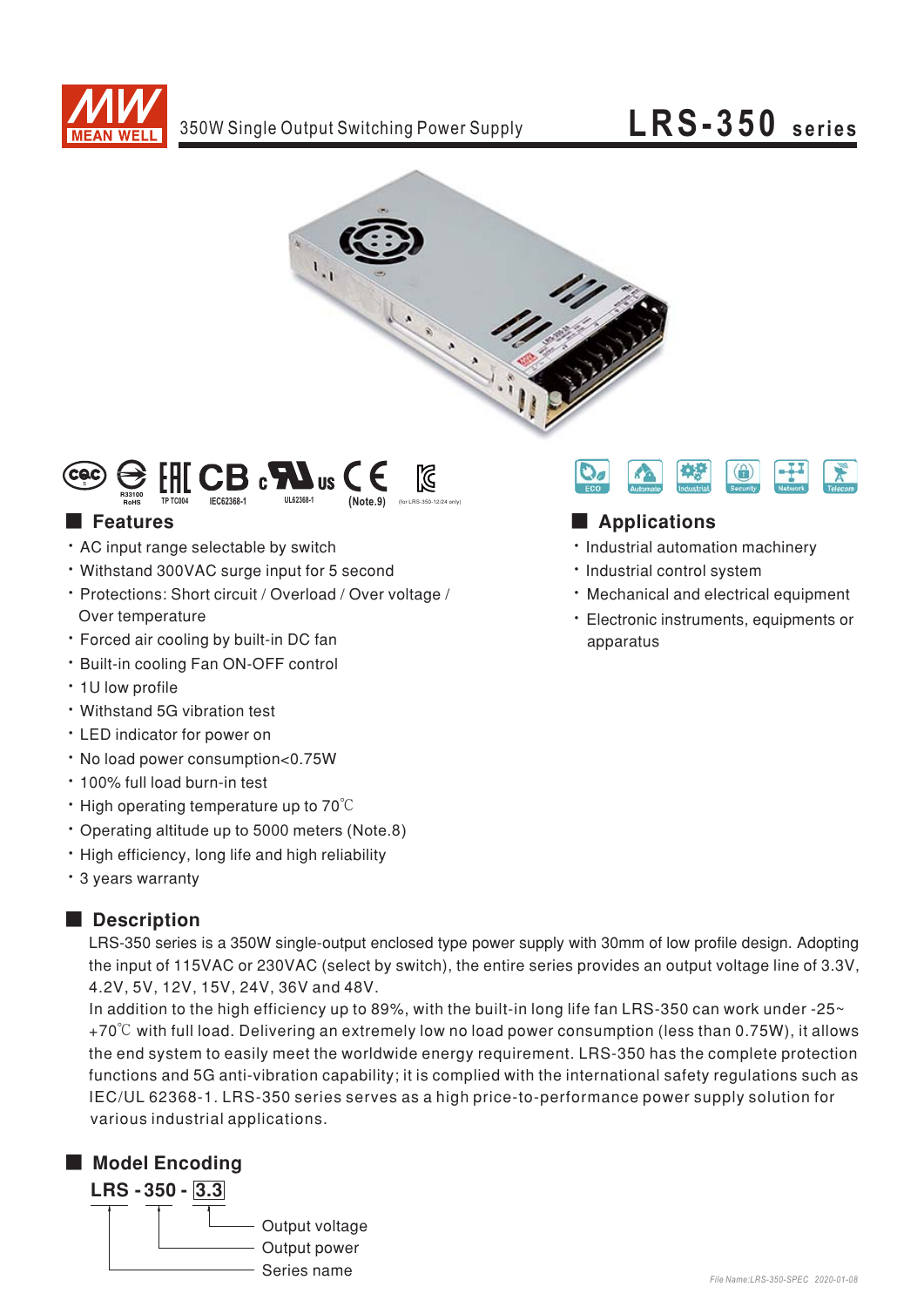

#### **SPECIFICATION**

| <b>MODEL</b>      |                                                                                                                                                                                                                                                                                                                                                                                                                                                                                                                                                                                                                                                                                                                                                                                                                                                                                                                                                                                                                                                                                                                                                                                                                                                                                                                                                                                                                                                                                                                                                                                                                                                                                                                      | LRS-350-3.3                                                                                                                                       | LRS-350-4.2 LRS-350-5              |                 | LRS-350-12                                  | LRS-350-15   | LRS-350-24     | LRS-350-36       | LRS-350-48           |
|-------------------|----------------------------------------------------------------------------------------------------------------------------------------------------------------------------------------------------------------------------------------------------------------------------------------------------------------------------------------------------------------------------------------------------------------------------------------------------------------------------------------------------------------------------------------------------------------------------------------------------------------------------------------------------------------------------------------------------------------------------------------------------------------------------------------------------------------------------------------------------------------------------------------------------------------------------------------------------------------------------------------------------------------------------------------------------------------------------------------------------------------------------------------------------------------------------------------------------------------------------------------------------------------------------------------------------------------------------------------------------------------------------------------------------------------------------------------------------------------------------------------------------------------------------------------------------------------------------------------------------------------------------------------------------------------------------------------------------------------------|---------------------------------------------------------------------------------------------------------------------------------------------------|------------------------------------|-----------------|---------------------------------------------|--------------|----------------|------------------|----------------------|
|                   | <b>DC VOLTAGE</b>                                                                                                                                                                                                                                                                                                                                                                                                                                                                                                                                                                                                                                                                                                                                                                                                                                                                                                                                                                                                                                                                                                                                                                                                                                                                                                                                                                                                                                                                                                                                                                                                                                                                                                    | 3.3V                                                                                                                                              | 4.2V                               | 5V              | 12V                                         | 15V          | <b>24V</b>     | 36V              | 48V                  |
| <b>OUTPUT</b>     | <b>RATED CURRENT</b>                                                                                                                                                                                                                                                                                                                                                                                                                                                                                                                                                                                                                                                                                                                                                                                                                                                                                                                                                                                                                                                                                                                                                                                                                                                                                                                                                                                                                                                                                                                                                                                                                                                                                                 | 60A                                                                                                                                               | 60A                                | 60A             | 29A                                         | 23.2A        | 14.6A          | 9.7A             | 7.3A                 |
|                   | <b>CURRENT RANGE</b>                                                                                                                                                                                                                                                                                                                                                                                                                                                                                                                                                                                                                                                                                                                                                                                                                                                                                                                                                                                                                                                                                                                                                                                                                                                                                                                                                                                                                                                                                                                                                                                                                                                                                                 | $0 - 60A$                                                                                                                                         | $0 - 60A$                          | $0 - 60A$       | $0 - 29A$                                   | $0 - 23.2A$  | $0 - 14.6A$    | $0 - 9.7A$       | $0 - 7.3A$           |
|                   | <b>RATED POWER</b>                                                                                                                                                                                                                                                                                                                                                                                                                                                                                                                                                                                                                                                                                                                                                                                                                                                                                                                                                                                                                                                                                                                                                                                                                                                                                                                                                                                                                                                                                                                                                                                                                                                                                                   | 198W                                                                                                                                              | 252W                               | 300W            | 348W                                        | 348W         | 350.4W         | 349.2W           | 350.4W               |
|                   | RIPPLE & NOISE (max.) Note.2 150mVp-p                                                                                                                                                                                                                                                                                                                                                                                                                                                                                                                                                                                                                                                                                                                                                                                                                                                                                                                                                                                                                                                                                                                                                                                                                                                                                                                                                                                                                                                                                                                                                                                                                                                                                |                                                                                                                                                   | 150mVp-p                           | 150mVp-p        | 150mVp-p                                    | 150mVp-p     | 150mVp-p       | 200mVp-p         | 200mVp-p             |
|                   | <b>VOLTAGE ADJ. RANGE</b>                                                                                                                                                                                                                                                                                                                                                                                                                                                                                                                                                                                                                                                                                                                                                                                                                                                                                                                                                                                                                                                                                                                                                                                                                                                                                                                                                                                                                                                                                                                                                                                                                                                                                            | $2.97 - 3.6V$                                                                                                                                     | $3.6 - 4.4V$                       | $4.5 \sim 5.5V$ | $10.2 - 13.8V$                              | $13.5 - 18V$ | $21.6 - 28.8V$ | $32.4 - 39.6V$   | $43.2 - 52.8V$       |
|                   | VOLTAGE TOLERANCE Note.3 $\pm$ 4.0%                                                                                                                                                                                                                                                                                                                                                                                                                                                                                                                                                                                                                                                                                                                                                                                                                                                                                                                                                                                                                                                                                                                                                                                                                                                                                                                                                                                                                                                                                                                                                                                                                                                                                  |                                                                                                                                                   | ±4.0%                              | ±3.0%           | ±1.5%                                       | ±1.0%        | ±1.0%          | $±1.0\%$         | ±1.0%                |
|                   | LINE REGULATION Note.4 $\pm$ 0.5%                                                                                                                                                                                                                                                                                                                                                                                                                                                                                                                                                                                                                                                                                                                                                                                                                                                                                                                                                                                                                                                                                                                                                                                                                                                                                                                                                                                                                                                                                                                                                                                                                                                                                    |                                                                                                                                                   | ±0.5%                              | ±0.5%           | ±0.5%                                       | $\pm 0.5\%$  | ±0.5%          | ±0.5%            | ±0.5%                |
|                   | <b>LOAD REGULATION Note.5</b> $\pm 2.5\%$                                                                                                                                                                                                                                                                                                                                                                                                                                                                                                                                                                                                                                                                                                                                                                                                                                                                                                                                                                                                                                                                                                                                                                                                                                                                                                                                                                                                                                                                                                                                                                                                                                                                            |                                                                                                                                                   | $\pm 2.5%$                         | ±2.0%           | ±1.0%                                       | ±0.5%        | ±0.5%          | ±0.5%            | ±0.5%                |
|                   | <b>SETUP, RISE TIME</b>                                                                                                                                                                                                                                                                                                                                                                                                                                                                                                                                                                                                                                                                                                                                                                                                                                                                                                                                                                                                                                                                                                                                                                                                                                                                                                                                                                                                                                                                                                                                                                                                                                                                                              | 1300ms, 50ms/230VAC                                                                                                                               |                                    |                 | 1300ms, 50ms/115VAC at full load            |              |                |                  |                      |
|                   | <b>HOLD UP TIME (Typ.)</b>                                                                                                                                                                                                                                                                                                                                                                                                                                                                                                                                                                                                                                                                                                                                                                                                                                                                                                                                                                                                                                                                                                                                                                                                                                                                                                                                                                                                                                                                                                                                                                                                                                                                                           | 12ms/115VAC at full load<br>16ms/230VAC                                                                                                           |                                    |                 |                                             |              |                |                  |                      |
|                   | <b>VOLTAGE RANGE</b>                                                                                                                                                                                                                                                                                                                                                                                                                                                                                                                                                                                                                                                                                                                                                                                                                                                                                                                                                                                                                                                                                                                                                                                                                                                                                                                                                                                                                                                                                                                                                                                                                                                                                                 | 240~370VDC<br>$90 \sim 132$ VAC / 180 ~ 264VAC by switch<br>(switch on 230VAC)                                                                    |                                    |                 |                                             |              |                |                  |                      |
| <b>INPUT</b>      | <b>FREQUENCY RANGE</b>                                                                                                                                                                                                                                                                                                                                                                                                                                                                                                                                                                                                                                                                                                                                                                                                                                                                                                                                                                                                                                                                                                                                                                                                                                                                                                                                                                                                                                                                                                                                                                                                                                                                                               | $47 - 63$ Hz                                                                                                                                      |                                    |                 |                                             |              |                |                  |                      |
|                   | <b>EFFICIENCY (Typ.)</b>                                                                                                                                                                                                                                                                                                                                                                                                                                                                                                                                                                                                                                                                                                                                                                                                                                                                                                                                                                                                                                                                                                                                                                                                                                                                                                                                                                                                                                                                                                                                                                                                                                                                                             | 79.5%                                                                                                                                             | 81.5%                              | 83.5%           | 85%                                         | 86%          | 88%            | 88.5%            | 89%                  |
|                   | AC CURRENT (Typ.)                                                                                                                                                                                                                                                                                                                                                                                                                                                                                                                                                                                                                                                                                                                                                                                                                                                                                                                                                                                                                                                                                                                                                                                                                                                                                                                                                                                                                                                                                                                                                                                                                                                                                                    | 6.8A/115VAC                                                                                                                                       | 3.4A/230VAC                        |                 |                                             |              |                |                  |                      |
|                   | <b>INRUSH CURRENT (Typ.)</b>                                                                                                                                                                                                                                                                                                                                                                                                                                                                                                                                                                                                                                                                                                                                                                                                                                                                                                                                                                                                                                                                                                                                                                                                                                                                                                                                                                                                                                                                                                                                                                                                                                                                                         | 60A/115VAC<br>60A/230VAC                                                                                                                          |                                    |                 |                                             |              |                |                  |                      |
|                   | <b>LEAKAGE CURRENT</b>                                                                                                                                                                                                                                                                                                                                                                                                                                                                                                                                                                                                                                                                                                                                                                                                                                                                                                                                                                                                                                                                                                                                                                                                                                                                                                                                                                                                                                                                                                                                                                                                                                                                                               | $<$ 2mA / 240VAC                                                                                                                                  |                                    |                 |                                             |              |                |                  |                      |
| <b>PROTECTION</b> |                                                                                                                                                                                                                                                                                                                                                                                                                                                                                                                                                                                                                                                                                                                                                                                                                                                                                                                                                                                                                                                                                                                                                                                                                                                                                                                                                                                                                                                                                                                                                                                                                                                                                                                      |                                                                                                                                                   | 110 $\sim$ 140% rated output power |                 |                                             |              |                |                  |                      |
|                   | <b>OVER LOAD</b>                                                                                                                                                                                                                                                                                                                                                                                                                                                                                                                                                                                                                                                                                                                                                                                                                                                                                                                                                                                                                                                                                                                                                                                                                                                                                                                                                                                                                                                                                                                                                                                                                                                                                                     | 3.3~36V Hiccup mode, recovers automatically after fault condition is removed.<br>48V Shut down and latch off o/p voltage, re-power on to recover. |                                    |                 |                                             |              |                |                  |                      |
|                   |                                                                                                                                                                                                                                                                                                                                                                                                                                                                                                                                                                                                                                                                                                                                                                                                                                                                                                                                                                                                                                                                                                                                                                                                                                                                                                                                                                                                                                                                                                                                                                                                                                                                                                                      | $3.8 - 4.45V$                                                                                                                                     | $4.6 - 5.4V$                       |                 | $5.75 \approx 6.75V$   13.8 $\approx$ 16.2V | $18 - 21V$   | $28.8 - 33.6V$ | $ 41.4 - 46.8V $ | $55.2 \approx 64.8V$ |
|                   | <b>OVER VOLTAGE</b>                                                                                                                                                                                                                                                                                                                                                                                                                                                                                                                                                                                                                                                                                                                                                                                                                                                                                                                                                                                                                                                                                                                                                                                                                                                                                                                                                                                                                                                                                                                                                                                                                                                                                                  | 3.3~36V Hiccup mode, recovers automatically after fault condition is removed.<br>48V Shut down and latch off o/p voltage, re-power on to recover. |                                    |                 |                                             |              |                |                  |                      |
|                   | <b>OVER TEMPERATURE</b>                                                                                                                                                                                                                                                                                                                                                                                                                                                                                                                                                                                                                                                                                                                                                                                                                                                                                                                                                                                                                                                                                                                                                                                                                                                                                                                                                                                                                                                                                                                                                                                                                                                                                              | 3.3~36V Hiccup mode, recovers automatically after fault condition is removed.<br>48V Shut down and latch off o/p voltage, re-power on to recover. |                                    |                 |                                             |              |                |                  |                      |
| <b>FUNCTION</b>   | <b>FAN ON/OFF CONTROL</b><br>(Typ.)                                                                                                                                                                                                                                                                                                                                                                                                                                                                                                                                                                                                                                                                                                                                                                                                                                                                                                                                                                                                                                                                                                                                                                                                                                                                                                                                                                                                                                                                                                                                                                                                                                                                                  | RTH3 $\geq$ 50°C FAN ON, $\leq$ 40°C FAN OFF                                                                                                      |                                    |                 |                                             |              |                |                  |                      |
|                   | <b>WORKING TEMP.</b>                                                                                                                                                                                                                                                                                                                                                                                                                                                                                                                                                                                                                                                                                                                                                                                                                                                                                                                                                                                                                                                                                                                                                                                                                                                                                                                                                                                                                                                                                                                                                                                                                                                                                                 | -25 ~ +70 $^{\circ}$ C (Refer to "Derating Curve")                                                                                                |                                    |                 |                                             |              |                |                  |                      |
|                   | <b>WORKING HUMIDITY</b>                                                                                                                                                                                                                                                                                                                                                                                                                                                                                                                                                                                                                                                                                                                                                                                                                                                                                                                                                                                                                                                                                                                                                                                                                                                                                                                                                                                                                                                                                                                                                                                                                                                                                              | $20 \sim 90\%$ RH non-condensing                                                                                                                  |                                    |                 |                                             |              |                |                  |                      |
|                   | ENVIRONMENT STORAGE TEMP., HUMIDITY                                                                                                                                                                                                                                                                                                                                                                                                                                                                                                                                                                                                                                                                                                                                                                                                                                                                                                                                                                                                                                                                                                                                                                                                                                                                                                                                                                                                                                                                                                                                                                                                                                                                                  | $-40 \sim +85^{\circ}$ C, 10 ~ 95% RH                                                                                                             |                                    |                 |                                             |              |                |                  |                      |
|                   | <b>TEMP. COEFFICIENT</b>                                                                                                                                                                                                                                                                                                                                                                                                                                                                                                                                                                                                                                                                                                                                                                                                                                                                                                                                                                                                                                                                                                                                                                                                                                                                                                                                                                                                                                                                                                                                                                                                                                                                                             | $\pm$ 0.03%/°C (0 ~ 50°C)                                                                                                                         |                                    |                 |                                             |              |                |                  |                      |
|                   | VIBRATION                                                                                                                                                                                                                                                                                                                                                                                                                                                                                                                                                                                                                                                                                                                                                                                                                                                                                                                                                                                                                                                                                                                                                                                                                                                                                                                                                                                                                                                                                                                                                                                                                                                                                                            | $10 \sim 500$ Hz, 5G 10min./1cycle, 60min. each along X, Y, Z axes                                                                                |                                    |                 |                                             |              |                |                  |                      |
| <b>SAFETY</b>     | <b>SAFETY STANDARDS</b>                                                                                                                                                                                                                                                                                                                                                                                                                                                                                                                                                                                                                                                                                                                                                                                                                                                                                                                                                                                                                                                                                                                                                                                                                                                                                                                                                                                                                                                                                                                                                                                                                                                                                              | IEC/UL 62368-1, BSMI CNS14336-1, EAC TP TC 004, KC K60950-1(for LRS-350-12/24 only) approved                                                      |                                    |                 |                                             |              |                |                  |                      |
|                   | <b>WITHSTAND VOLTAGE</b>                                                                                                                                                                                                                                                                                                                                                                                                                                                                                                                                                                                                                                                                                                                                                                                                                                                                                                                                                                                                                                                                                                                                                                                                                                                                                                                                                                                                                                                                                                                                                                                                                                                                                             | I/P-O/P:3KVAC I/P-FG:2KVAC<br>O/P-FG:0.5KVAC                                                                                                      |                                    |                 |                                             |              |                |                  |                      |
|                   | <b>ISOLATION RESISTANCE</b>                                                                                                                                                                                                                                                                                                                                                                                                                                                                                                                                                                                                                                                                                                                                                                                                                                                                                                                                                                                                                                                                                                                                                                                                                                                                                                                                                                                                                                                                                                                                                                                                                                                                                          | I/P-O/P, I/P-FG, O/P-FG:100M Ohms/500VDC / 25 <sup>°</sup> C/70% RH                                                                               |                                    |                 |                                             |              |                |                  |                      |
|                   | <b>EMC EMISSION</b>                                                                                                                                                                                                                                                                                                                                                                                                                                                                                                                                                                                                                                                                                                                                                                                                                                                                                                                                                                                                                                                                                                                                                                                                                                                                                                                                                                                                                                                                                                                                                                                                                                                                                                  | Compliance to BSMI CNS13438, EAC TP TC 020, KC KN32, KN35(for LRS-350-12/24 only)                                                                 |                                    |                 |                                             |              |                |                  |                      |
|                   | <b>EMC IMMUNITY</b>                                                                                                                                                                                                                                                                                                                                                                                                                                                                                                                                                                                                                                                                                                                                                                                                                                                                                                                                                                                                                                                                                                                                                                                                                                                                                                                                                                                                                                                                                                                                                                                                                                                                                                  | Compliance to EAC TP TC 020, KC KN32, KN35 (for LRS-350-12/24 only)                                                                               |                                    |                 |                                             |              |                |                  |                      |
| <b>OTHERS</b>     | <b>MTBF</b>                                                                                                                                                                                                                                                                                                                                                                                                                                                                                                                                                                                                                                                                                                                                                                                                                                                                                                                                                                                                                                                                                                                                                                                                                                                                                                                                                                                                                                                                                                                                                                                                                                                                                                          | MIL-HDBK-217F (25°C)<br>327.9K hrs min.                                                                                                           |                                    |                 |                                             |              |                |                  |                      |
|                   | <b>DIMENSION</b>                                                                                                                                                                                                                                                                                                                                                                                                                                                                                                                                                                                                                                                                                                                                                                                                                                                                                                                                                                                                                                                                                                                                                                                                                                                                                                                                                                                                                                                                                                                                                                                                                                                                                                     | 215*115*30mm (L*W*H)                                                                                                                              |                                    |                 |                                             |              |                |                  |                      |
|                   | <b>PACKING</b>                                                                                                                                                                                                                                                                                                                                                                                                                                                                                                                                                                                                                                                                                                                                                                                                                                                                                                                                                                                                                                                                                                                                                                                                                                                                                                                                                                                                                                                                                                                                                                                                                                                                                                       | 0.76Kg; 15pcs/12.4Kg/0.78CUFT                                                                                                                     |                                    |                 |                                             |              |                |                  |                      |
| <b>NOTE</b>       | 1. All parameters NOT specially mentioned are measured at 230VAC input, rated load and 25 of ambient temperature.<br>2. Ripple & noise are measured at 20MHz of bandwidth by using a 12" twisted pair-wire terminated with a 0.1uf & 47uf parallel capacitor.<br>3. Tolerance : includes set up tolerance, line regulation and load regulation.<br>4. Line regulation is measured from low line to high line at rated load.<br>5. Load regulation is measured from 0% to 100% rated load.<br>6. Length of set up time is measured at cold first start. Turning ON/OFF the power supply very quickly may lead to increase of the set up<br>time.<br>7. The 150% peak load capability is built in for up to 1 second for 12~48V.LRS-350 will enter hiccup mode if the peak load is delivered<br>for over 1 second and will recover once it resumes to the rated current level(115VAC/230VAC).<br>8. The ambient temperature derating of 5□ /1000m is needed for operating altitude greater than 2000m(6500ft).<br>9. This power supply does not meet the harmonic current requirements outlined by EN61000-3-2. Please do not use this power supply<br>under the following conditions:<br>a) the end-devices is used within the European Union, and<br>b) the end-devices is connected to public mains supply with 220Vac or greater rated nominal voltage, and<br>c) the power supply is:<br>- installed in end-devices with average or continuous input power greater than 75W, or<br>- belong to part of a lighting system<br>Exception:<br>Power supplies used within the following end-devices do not need to fulfill EN61000-3-2<br>a) professional equipment with a total rated input power greater than 1000W; |                                                                                                                                                   |                                    |                 |                                             |              |                |                  |                      |
|                   |                                                                                                                                                                                                                                                                                                                                                                                                                                                                                                                                                                                                                                                                                                                                                                                                                                                                                                                                                                                                                                                                                                                                                                                                                                                                                                                                                                                                                                                                                                                                                                                                                                                                                                                      | b) symmetrically controlled heating elements with a rated power less than or equal to 200W                                                        |                                    |                 |                                             |              |                |                  |                      |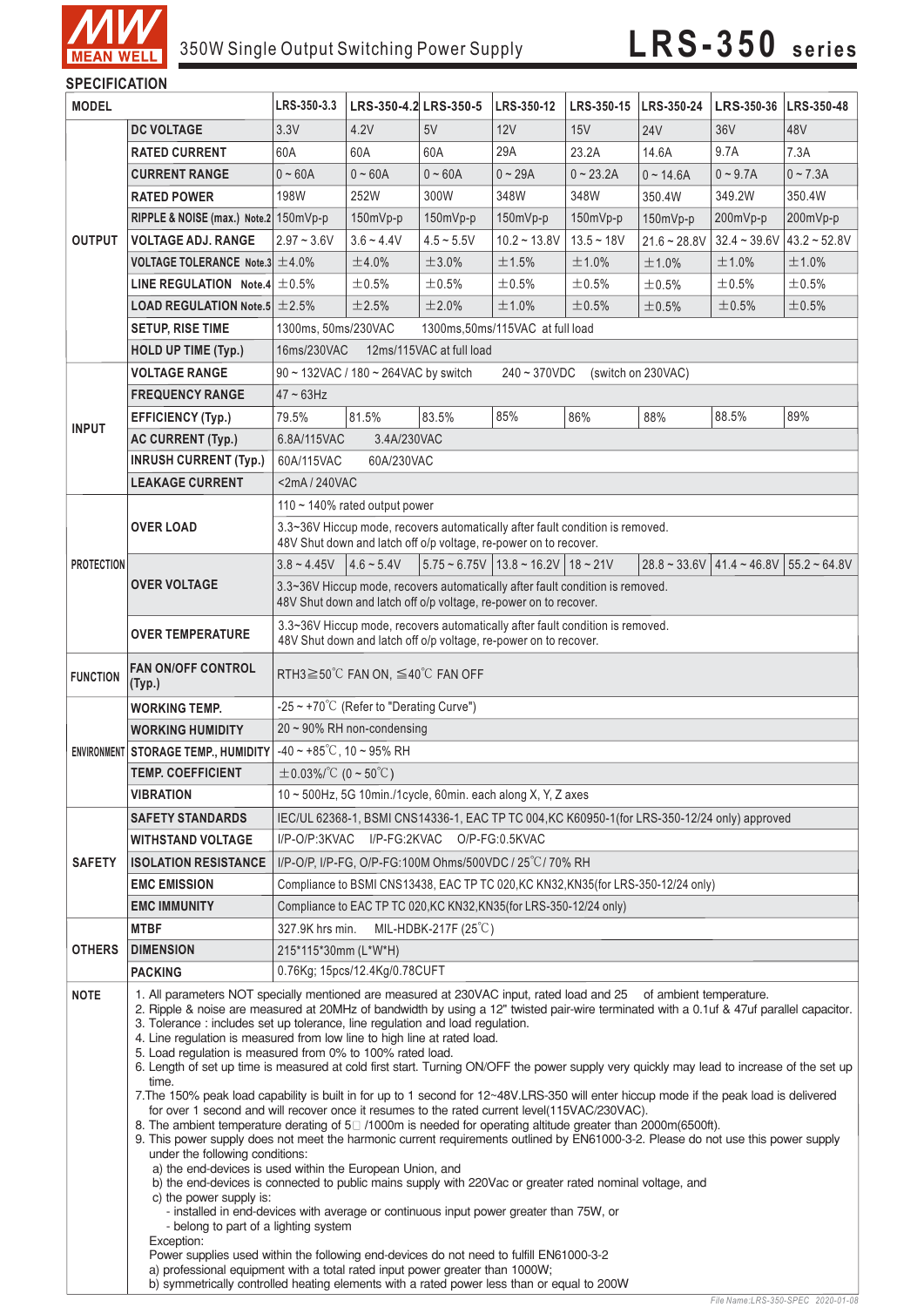

## 350W Single Output Switching Power Supply **LRS-350 series**